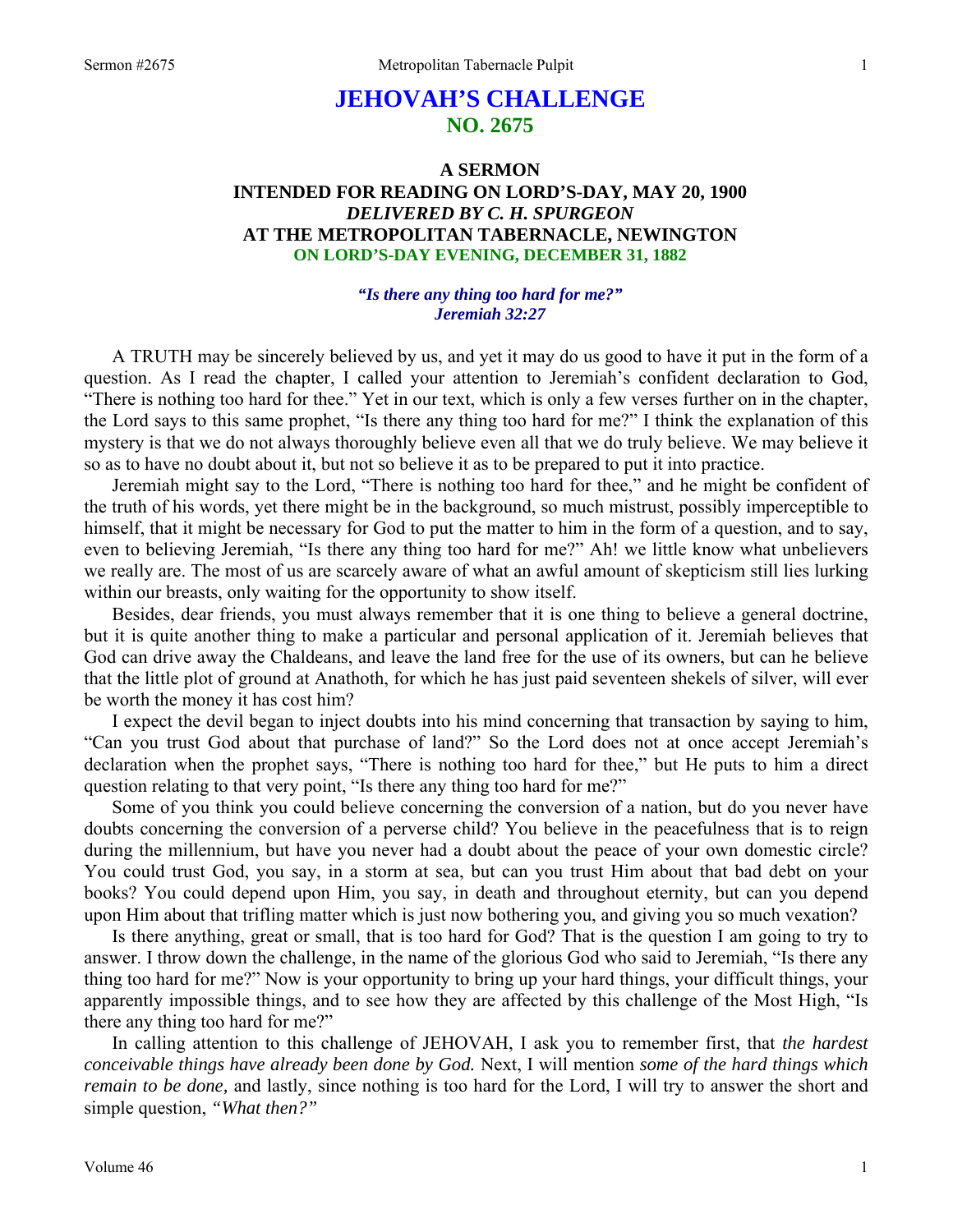**I.** First then, I want you to remember that THE HARDEST CONCEIVABLE THINGS HAVE ALREADY BEEN DONE BY GOD.

Let us begin at the beginning, with *God's work of creation,* as Jeremiah does in this very chapter, and we shall then say with him, that JEHOVAH "made the heaven and the earth." There was a time when there was nothing that had been created, and God dwelt alone. There was no raw material out of which to construct the universe, yet, when it pleased Him to do so, everything was formed and fashioned by God out of nothing. What then can He not do after having done that?

I ask you also to think what God did afterwards. At first, when He made the world, He left it for ages in an unfinished state, for "in the beginning God created the heaven and the earth. And the earth was without form, and void," but long afterwards, when He came to put it in order, and make it fit for man's abode, and then to create man to have dominion over all the earth, who was with Him to help Him? "With whom took he counsel, and who instructed him?" With His own hand, He piled up the mountains, and dug the foundations of the great deep. His unaided power achieved it all.

Everything was in darkness even after He had made it, but He spoke and said, "Light, be," "and there was light." Everything was in confusion and chaos, the earth and the waters were mingled together, but again He spoke, and divided the land from the sea, and the clouds up-rose to paint the sky, the rivers sought their bed and old Ocean was girt about with his belt of sand. God did it all, but even then, the world was dead, no life was anywhere to be seen.

But again God spoke, and straightway, the earth was green with grass, and herbs, and trees, the waters teemed with fish, all kinds of birds began to fly in the open firmament of heaven, and multitudes of beasts ranged the plain. Then, last of all, God said, "Let us make man in our image, after our likeness: and let them have dominion over the fish of the sea, and over the fowl of the air, and over the cattle, and over all the earth, and over every creeping thing that creepeth upon the earth. So God created man in his own image, in the image of God created he him; male and female created he them."

Now, whenever we doubt the power of God to do anything, let us read again the first chapter of the book of Genesis, and then say, with Jeremiah, "Ah*,* LORD God! behold, thou hast made the heaven and the earth by thy great power and stretched out arm, and there is nothing too hard for thee!" There is nothing which the Lord did not make, and He made it all unaided, and did it all alone, by His own unguided wisdom and skill. Therefore, one of the hardest things that ever could be done, was done by God when He accomplished His great work of creation.

Now let us think of His work under a different aspect, that is, *His work of destruction,* and let any who doubt the power of God tremble as they hear or read how He has displayed it. Again and again has the Lord shown how easily He can rid Himself of His adversaries, and shake them off, as Paul shook off the viper into the fire.

Go far back in the history of the world, and note how all mankind had become corrupt, they who ought to have been holy, and separate from sinners, had mixed themselves with the ungodly, and on a certain day, when God's patience had at last reached its limit, He spoke, and down came torrents of rain, descending with tremendous power, and at the same time, the sluices of the great deep were unlocked, and up leaped the fountains that till then had been sealed, and very soon, over the whole earth there was one great sheet of water, for God had determined that He would destroy all flesh from off the face of the earth, save a "few, that is, eight souls," whom He had housed within the ark.

Terrible as the work of destruction must have been, it was done as God determined, and after that, let none ever think that God cannot overcome His enemies. Let no one ever imagine that a warfare can be successfully waged against Him. When He bares His arm for battle, His foes shall all flee before Him like chaff before the wind, or they shall fall before Him like the wheat falls before the reaper.

He can create and He can destroy, in looking back upon what He has already done, we can see that He has accomplished inconceivably great and difficult things both in making and in unmaking. "Ah!" say you, perhaps, "these are sublime things, on an enormous scale." Yes, but God is great on any scale, and almighty wherever you perceive the signs and tokens of His working.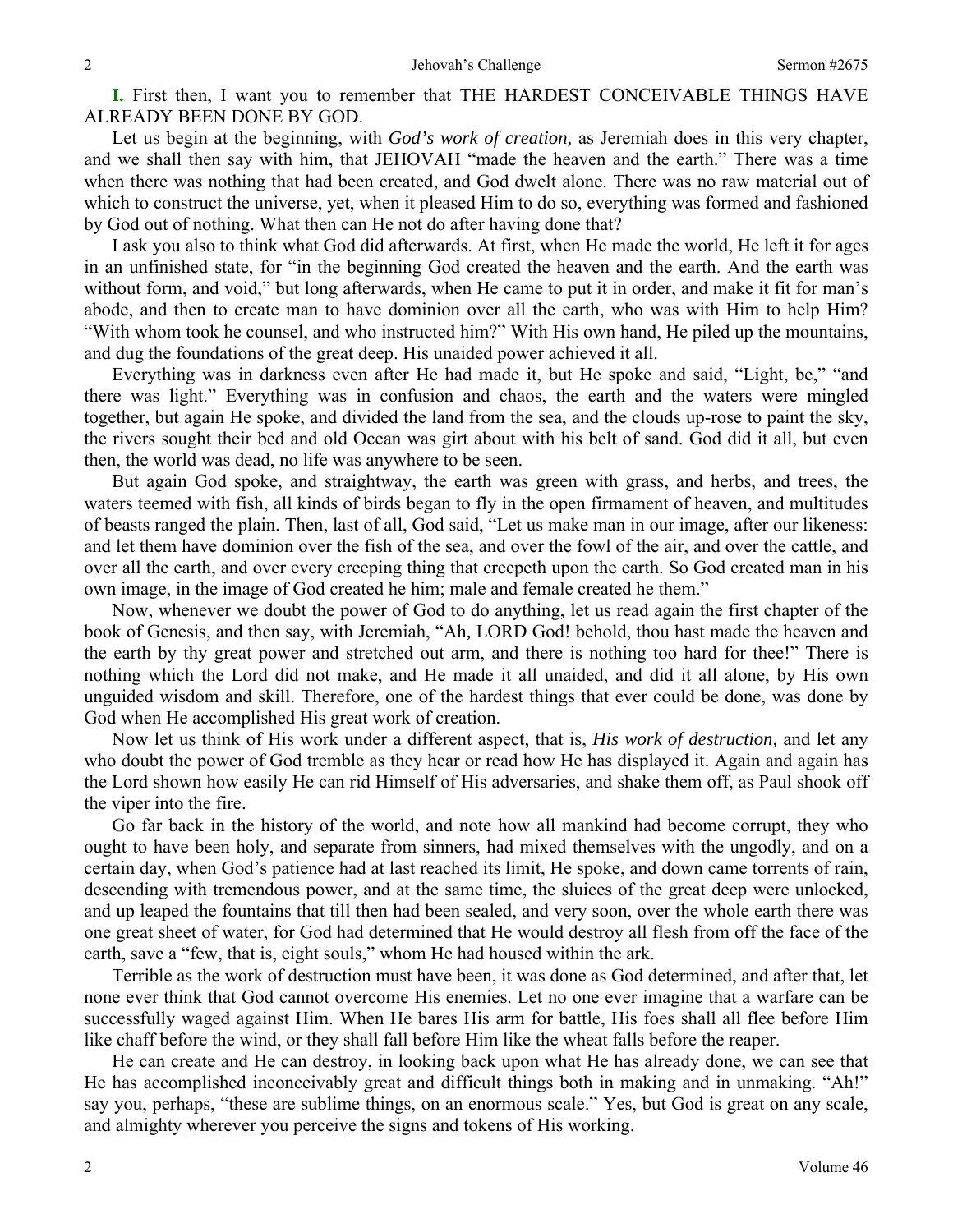#### Sermon #2675 3 3

Think next, of *His work for the defense and deliverance of His chosen people.* Read the book of Exodus, you cannot too often read the wondrous story of how, when the children of Israel were few in Egypt, God nevertheless preserved them, and how, when they multiplied, and the cruel Pharaoh arose, and tried first to curb and then to crush them, God remembered His people, and determined to bring them out of the land of bondage. Moses and Aaron said to Pharaoh, "Thus saith the LORD God of Israel, Let my people go."

How that proud monarch bridled up when he heard those words! "Who is the LORD," said he, "that I should obey his voice to let Israel go?" He soon knew who JEHOVAH was, for plague followed plague, till everything that Egypt had was struck, and last of all, God "smote all the firstborn in Egypt; the chief of their strength in the tabernacles of Ham."

Then the oppressors opened wide their gates, and Egypt was glad when Israel departed. With a high hand, and an outstretched arm, the Lord brought forth His people, and when they came to the Red Sea, and the Egyptians pursued them, and the tyrant thought that he should surely destroy them, for the wilderness had shut them in, then the Lord divided the sea, and led His people through the depths in safety, "but the sea overwhelmed their enemies," and on the farther shore, Miriam and the women joined in the jubilant refrain to the triumphant song of Moses and the Israelite host, "Sing ye to the LORD, for he has triumphed gloriously; the horse and his rider has he thrown into the sea."

Brethren, after this mighty act of JEHOVAH, you need never imagine that He cannot deliver His people. You need not suppose that a little church, or a little island, or a little nation, shall be domineered over by the proud ones of the earth. If God shall but repeat that ancient command, "Touch not mine anointed, and do my prophets no harm," it will be a case of "Hands off" for the oppressors, however mighty they may be, and they will have to learn that they must not touch the elect of the Most High to do them harm.

If you want another instance of God's wonderful working, I remind you that harder things than we need to have done for us by God have been done by Him in *the work of His providence.* Think how He led His people through the wilderness, and fed them for forty years, though all that time they never stirred a plow in the furrow, or gathered fruit from fig tree or from olive. A pathless desert was the highway of the millions who were His people. Heaven dropped with daily manna for them, and the smitten rock yielded a perennial stream to quench their thirst. When they craved flesh to eat, the Lord sent them feathered fowl innumerable. Their garments waxed not old upon them, neither did their feet swell for forty years in that great and terrible wilderness.

When you think of all this, my poor brother, you may well say, "If God could do that great work, surely He can provide for my little family." Of course He can, the God who could for forty years, feed three millions of people, who marched or halted with nothing but bare sand beneath them, can much more feed you, O thou of little faith!

All these are great things that God has done, but I am going to take you into much greater depths than we have traversed yet, for all this is as nothing compared with what God has done in *His great work of redemption.* Creation is shorn of its glory, the terrors of God at the deluge may almost be forgotten, the deliverance of Israel at the Red Sea may take quite a secondary place, and the leading of the people through the wilderness may be put quite in the background when I begin to tell the story of our redemption.

This is the hardest thing, the most wonderful thing, God has ever done. His Son came down to live among men, He took on Him a human form, and was born of the Virgin Mary, sheltered in a stable, cradled in a manger. This is such a miracle that all the other miracles I ever heard of seem commonplace affairs compared with this wonder of wonders—that God should take upon Himself the nature of man, and then—more marvelous still—take upon Himself the sin of His people, and bear the awful load of their transgression, and all the burden of their punishment, and endure it even to the last pang, drinking up the cup of infinite justice to its dregs.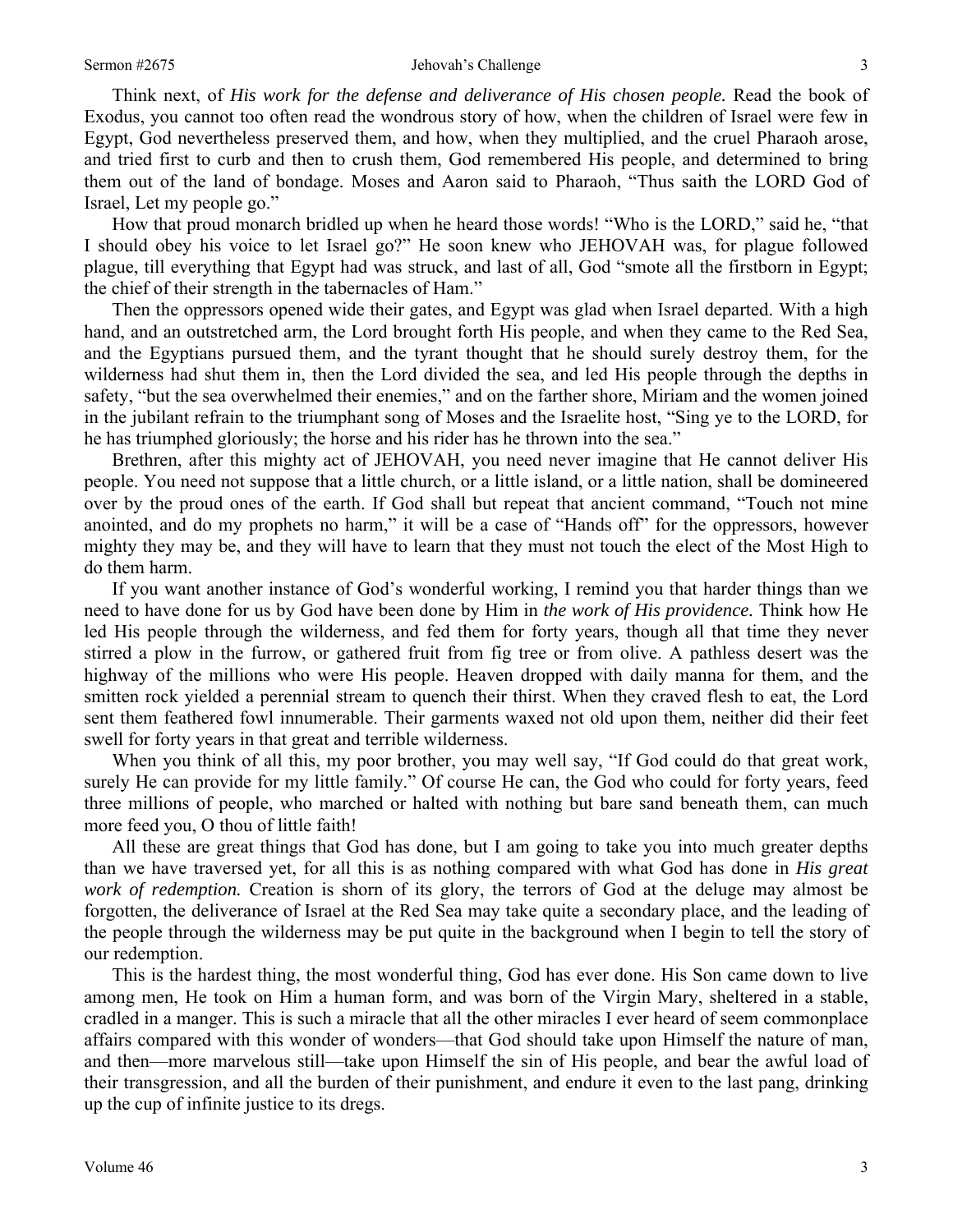Never was God so Godlike as when Jesus died upon the cross. Never was omnipotence so potent as when He died that men might live, crushing the old dragon as He bled, leading captivity captive while He was Himself bound to the accursed tree, casting death into an eternal grave when He Himself was laid in the sepulcher.

I cannot adequately tell you the story of all these marvels, the very angels in heaven have been set awondering ever since that day, and they have been continually telling to one another, over and over again, the story of the God that loved and died, and by His love, and death, and living again, defeated Satan, conquered death, and led captivity captive for all His people. I feel more inclined to burst out with "Hallelujah! Hallelujah!" than to say even a single syllable more concerning this greatest of all God's works.

Certainly, in what I have said, I have fully proved that the hardest conceivable things have already been done by God, and therefore, He may well ring out the challenge of our text, "Is there any thing too hard for me?"

**II.** Now, secondly, I am going to mention SOME OF THE HARD THINGS WHICH REMAIN TO BE DONE.

The hardest things have been done by God, what remains to be done? Look within you, look around you, find all the difficult things that you need to have done for you, and then see how easy it is for the Lord to meet your every need. *Some of the hard things relate to temporal matters.* "It would be a great thing for God to deliver me out of all my troubles," says one, "for I am sorely afflicted and tried."

But really, my dear friend, after all that God has done, will you, can you, dare you think to yourself that He cannot deliver you? Are you His child? Do you love Him? Do you trust Him? Then surely, you will not say that He will leave you—that He will forsake you—or that He cannot help you! I am certain that you would be ashamed to lead anybody to think that God could not deliver you, yet you have perhaps, allowed the thought to creep into your own mind. Then drive it out at once, do not let it remain there a moment longer. God can help you, and in very simple ways too.

I have known Him deliver His people in very extraordinary and unexpected ways. There was a poor man not long ago, who had no bread for his family, and they were almost starving. One of his children said to him, "Father, God sent bread to Elijah by ravens." "Ah, yes!" he replied, "but God does not use birds in that way now." He was a cobbler, and a short time after he spoke those words, there flew into his workshop a bird, which he saw was a rare one, so he caught it, and put it in a cage. A little later, a servant came in, and said to him, "Have you seen such and such a bird?" "Yes," he answered, "it flew into my shop, so I caught it and put it into a cage." "It belongs to my mistress," said the maid. "Well, then, take it," he replied, and away she went.

Perhaps you think that there was not anything very remarkable in that incident, but when the girl took the bird to her mistress, the lady sent her back to thank the cobbler for his care of her pet, and to give him half a sovereign, so if the bird did not actually bring the bread and meat in its mouth, it was made the medium of feeding the hungry family although the father had doubted whether such a thing could happen.

God has blessed ways of delivering His people if they will but trust Him. I do not doubt if this were the time for such testimony to be given, that every Christian here could tell some story of the way in which God has delivered in time past. "Oh, yes!" says one, "I could, I know." What, you? Yet you are the very one who doubts God's power to deliver you. Cover your face for shame, and cry, "Lord, have mercy upon me, forgive my unbelief, and help Your poor child to trust Your fatherly care, and to know that You will provide for me."

But next, *some of the hard things relate to spiritual matters.* I fancy that I hear someone say, "I have a trouble which causes me more anxiety than the things you have just mentioned. I know that God can provide for me in temporal matters, but I have a very hard fight of it spiritually. I am tempted, first in one way and then in another, till I sometimes fear that I shall not be able to hold out. Satan appears to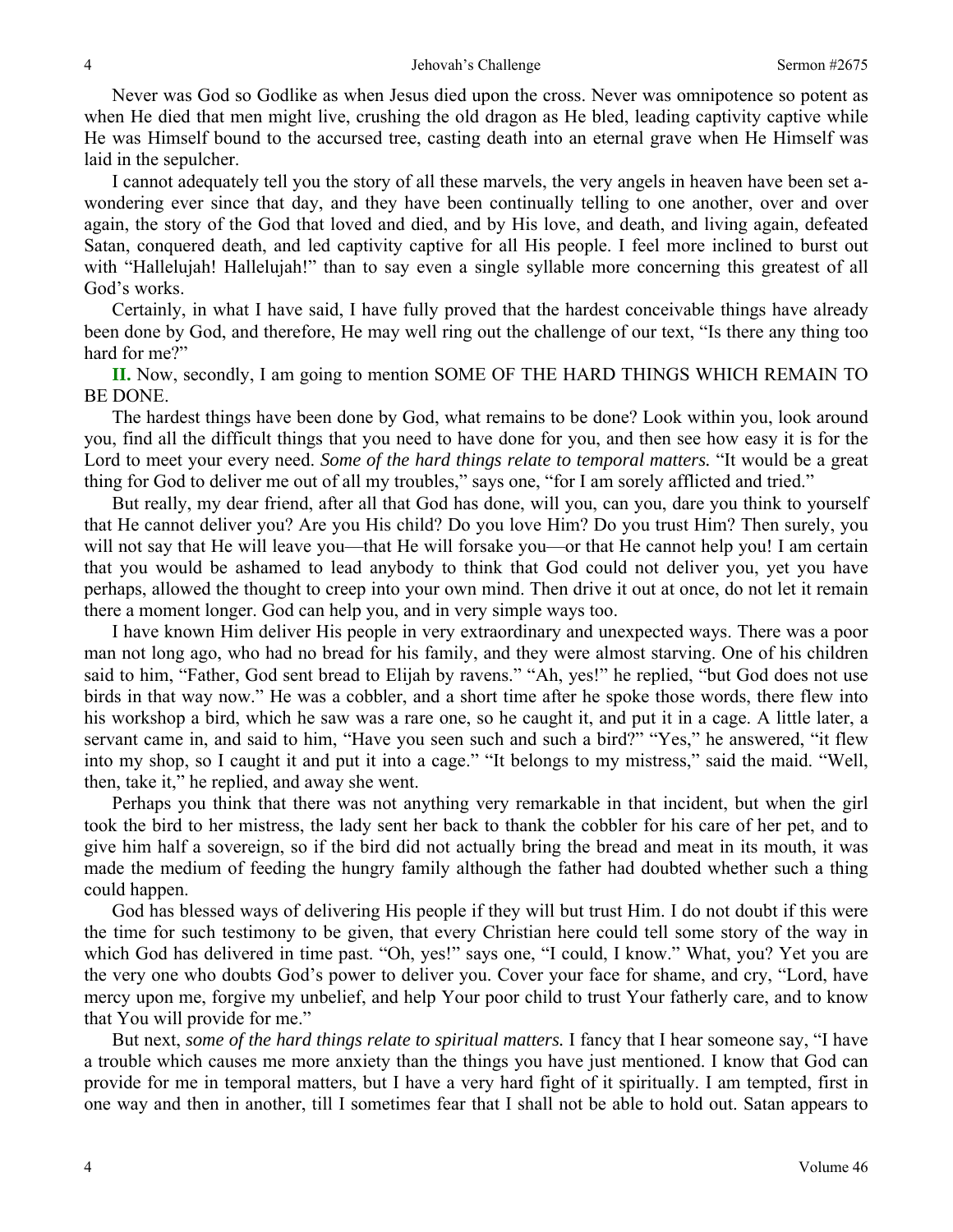know just where I am weakest, he shoots at the joints of my harness, and all his fiery darts seem to make an impression on me, and sorely wound me. I shall one day fall by the hand of the enemy."

David said something very much like that, yet he did not perish by the hand of his enemy King Saul, but he died in his bed, rejoicing in his God. And very likely it will be the same with you, at any rate, if you are trusting in Christ, you shall not be overcome, for greater is He that is for you than all that can be against you.

Do you believe that you, a child of God, cannot be so helped by Him that you shall be able to overcome any kind of sin? Surely you cannot believe anything so dishonoring to your Heavenly Father? If you do, I do not, I cannot tell how God's mind comes into contact with man's mind, but I know that it does—that His Spirit comes into most intimate connection with our spirit, and so influences our spirit that the sin, which once seemed to fascinate and charm us, loses all its attractions and delights, and the doubts and fears, which for a while depress us, have by and by, no depressing power whatever.

You remember how Eliphaz said to Job, "At destruction and famine you shall laugh," and God often helps His servants to laugh at those very things which before seemed great burdens to them. There is nothing in your spiritual case that is too hard for the Lord, so bring it before Him in faith and prayer this very hour.

I fancy that I can hear someone else saying, *"But I am not God's child,* oh, how I wish that I could be! Alas! I am a great sinner." What has been your sin, my friend? I do not want you to tell me, I only ask you what it was that you may tell it to yourself, and then answer the Lord's question, "Is there any thing too hard for me?" If Christ had not died, it would have been useless to ask you that question, but since Jesus died, "the just for the unjust, that he might bring us to God," and since it is written, "The blood of Jesus Christ his Son cleanseth us from all sin," can there be any thing conceivable that is too hard for the Lord?

There is no sin, which you have committed, which the blood of Christ cannot wash out if you believe in Him. Though you were even red with murder, black with blasphemy, and covered from head to foot with the filthiness of lust, yet, on your believing in Jesus, you will be made, there and then, as white as snow. Free pardon for every kind of sin is proclaimed to every soul that will believe in Jesus Christ. "All manner of sin and blasphemy shall be forgiven unto men," if they will only trust in Christ. So, in this sense, there is nothing too hard for the Lord, there is no sinner too guilty for the Lord to forgive when he trusts the Savior's sacrifice on Calvary.

"Yes," says another friend; "I can understand that I can have forgiveness, but this is a greater difficulty to me, I have been so long a transgressor of God's law that *I do not think I ever could conquer my sin."* No, I know that you could not, and I want you to be fully persuaded that you could not, and then, when you are perfectly convinced upon that point, let me ask you this question, "Is even this thing—this power of overcoming sin—too hard for *the Lord?* 

Your successful resistance is out of the question, you cannot accomplish anything in this great conflict, for you are nobody and nothing, but is the struggle too hard for the Lord?" It often happens that a man says, "Well, I know that I have been a great drunkard, drinking has been my besetting sin, but I can leave it off when I like, and become a sober man at once." So he does, and he signs the pledge, and wears his blue ribbon, but by and by, the color of that ribbon ought to be ruby rather than blue, for the man has given way to strong drink again.

The reason of his fall is that he cured himself, and so the disease came back again. But the drunkard who says, "I am afraid to trust myself, for this intemperance has got such a hold on me that I never can get out of its clutches by my own power, O God, deliver me! I trust You to save me, I look to Jesus Christ to save me,"—he is the man who *shall* be helped, and he shall be more than a conqueror through the might of God.

Let me assure you, my dear friend, that there is no form of sin from which you cannot be delivered by the grace of God. After many years of vice—prolonged, continued, inveterate, horrible vice—men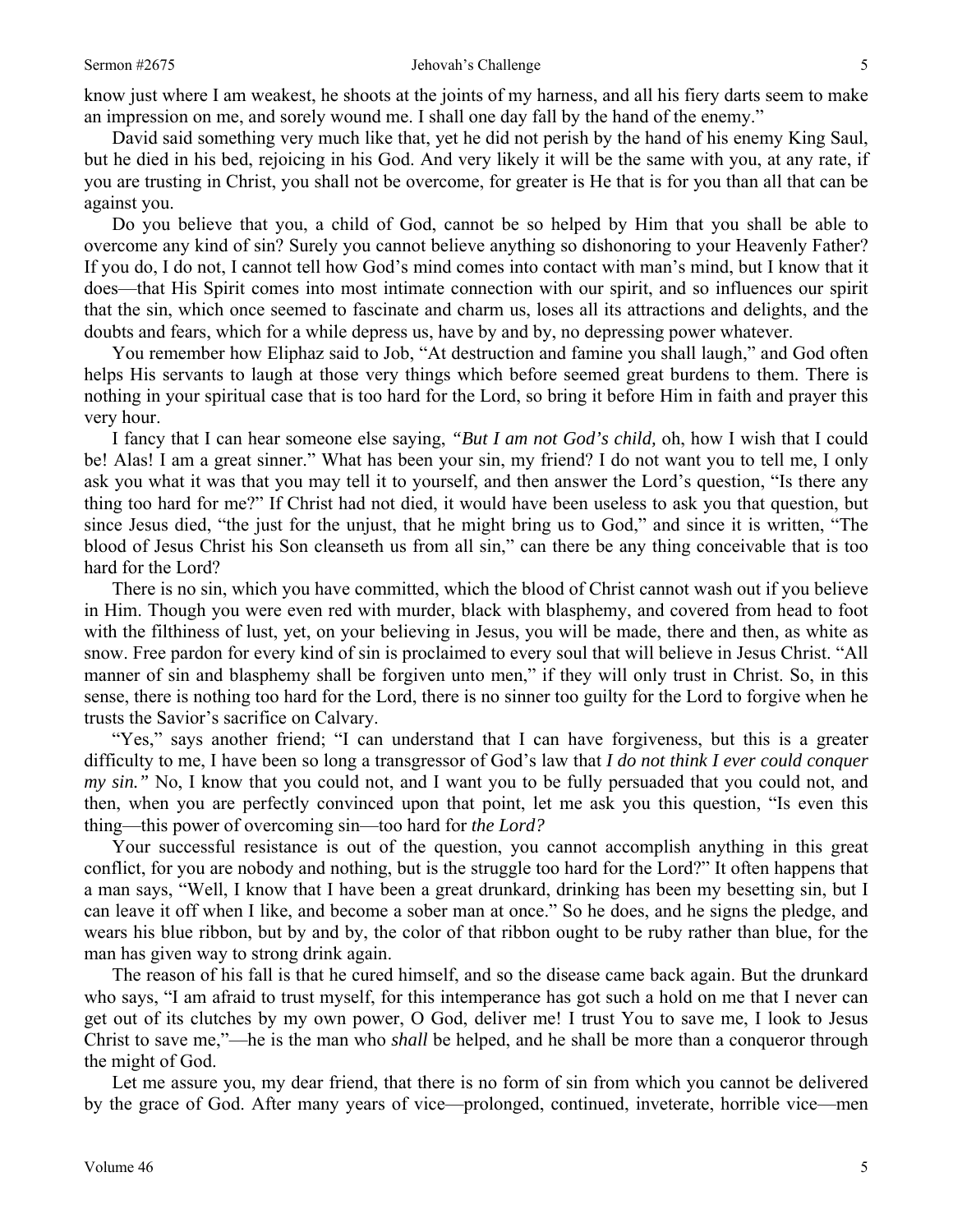have not only been reformed and reclaimed, but they have been renewed, sanctified, and made pure and holy.

I wonder how you would have felt, if you had been visiting in certain of the South Sea Islands, and you had been sitting at the Lord's table with some good old deacon, and then, after you had been eating and drinking with him at the communion, and had heard him pray and preach, somebody had whispered in your ear, "That man used to be a cannibal. He has murdered many." "Oh!" you would say, "and has the grace of God changed such a lion as that into a lamb?" It would have struck you as a very remarkable illustration of the power of divine grace, yet there are, even in this Tabernacle tonight, cases that are quite as striking as that, if you could know all about them, you would agree with me that it is so.

God's grace can do marvelous things, it can change lions into lambs, ravens into doves, and sinners into saints, in fact, the proof of Christianity is the moral change which it is continually working in the minds and lives of men and women. Above all other miracles stands this one—the miracle by which the dishonest are made just, the impure are made clean, and the disobedient are brought to the obedience of faith.

Truly, there is no case that is too hard for the Lord. I suppose a good many of you never heard that "Satan" came into this place, one Sabbath, and was converted. [The remarkable story of this man's conversion is related at greater length in *C. H. Spurgeon's Autobiography,* volume four, with other similar narratives]. "No," you say, "surely that has never happened." Yes, it has, I can vouch for the truth of the story.

There was a sailor who lived at Wivenhoe, in Essex, a man who was such a vile blasphemer, and who lived altogether such a disgraceful life, that the people called him "Old Satan." When the ship in which "Satan" sailed came to London, a godly seaman, who was on the same vessel, persuaded the man to come to hear me. He was the more willing to do so because I once lived at Colchester, which is not far from Wivenhoe. As he heard the Word, the Lord touched "Old Satan's" heart, and there was never before such a stir in Wivenhoe as when he went home, a converted man, to tell other sinners the power of the grace of God.

If there is anybody here who might be called a very devil, let him come and trust Christ, and he shall be saved straightway. Come along with you, poor slave of Satan. Leave your old master this very minute, do not give him even a moment's notice, but speed away to the great Father's house, and He will receive you, for He is expecting you, nay, more, it is He who is drawing you by His gracious Spirit, and it is His Son who has said, "All that the Father giveth me shall come to me; and him that cometh to me I will in no wise cast out." God grant that many, who have been hard sinners, may come to Christ, and find in Him eternal life!

Once more, JEHOVAH's challenge, "Is there any thing too hard for me?" *contains a lesson for you who are trying to serve the Lord.* I want you also to catch the meaning and the message of my text there is nothing too hard for God, so He can save the children in your Sunday school class, He can bless the people of the district where you visit, He can help you to talk to that dying person whom you went to see yesterday. There is nothing too hard for the Lord, so He can bless you, city missionary, to that dark slum which gives you so much anxiety, He can bless you, dear friend, at that street corner where you scarcely get through a dozen sentences before you are interrupted.

This question of JEHOVAH, "Is there any thing too hard for me?" seems to be like a rallying cry from God to urge all His followers to press on, like heroes, without a doubt about the victory. "Courage, my comrades," said Mohammed to his troops one day, when the battle was going against them, "I can hear the angels coming to our rescue."

There were no angels flying to help him, but they are ever coming to aid us, when we need them, for "are they not all ministering spirits, sent forth to minister for them who shall be heirs of salvation?" If we are truly trusting in the living God, He will surely send the heavenly principalities and powers to help us, so that, in our weakness, His strength shall be glorified, and sinners shall be saved.

I can believe in the conversion of the Jews when I hear JEHOVAH's challenge "Is there any thing too hard for me?" I can believe in the spread of His Gospel over the whole world when I hear Him ask,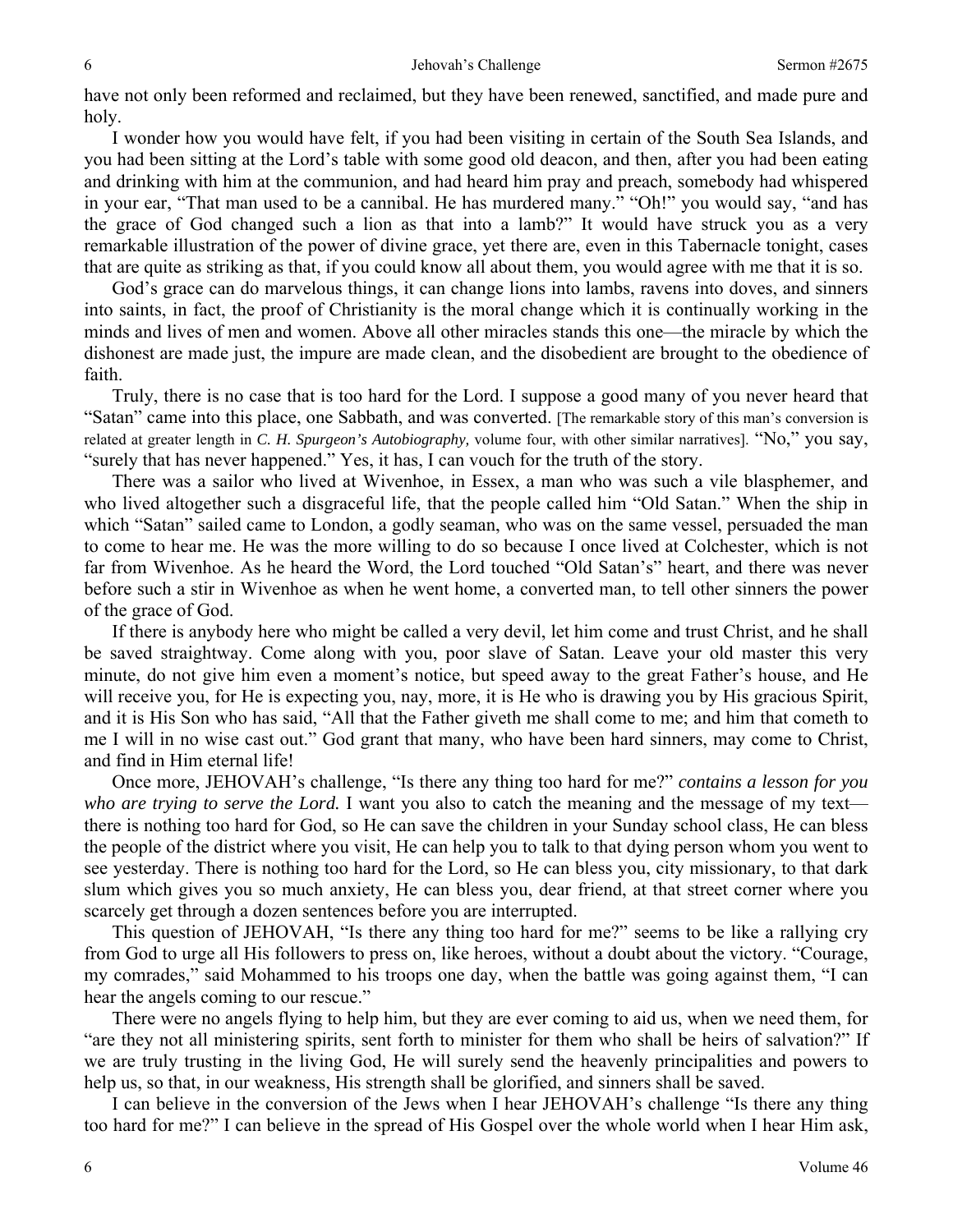Very often, when we get among men and women, we seem to be surrounded by a lot of children playing with toys, for they bother, and hinder, and hamper us, and only increase our own helplessness, but when we get clear of them, and just look to God alone, then we seem to have elbowroom for our work. A thoroughly consecrated man can do something, by God's grace, when he has got rid of the intolerable nuisance of having too many human helpers, who are often only hindrances, and who has not any other helper but his God. Oh, it is a blessed thing to be flung back upon the bare arm of omnipotence—to be gloriously compelled to rest on God, and on God alone! May many of us know, by happy, personal experience, how blessed it is!

**III.** I have done, dear friends, when I have, in the last place, very briefly answered a short and simple question. Since nothing is too hard for the Lord, WHAT THEN?

I want that we, as a people, should be true to the very core to our blessed God, and to that end, as there is nothing that is too hard for Him, *do let us trust Him,* all of us, whatever our trials or our difficulties may be. Let us have no sham faith, no pretended confidence, but real trust in a real God.

Then next, I want that we should *act as if we trusted God.* Do not let us waver, "for he that wavereth is like a wave of the sea driven with the wind and tossed."

And then, believing in God, *let us always do what is right.* Let us believe that, to do the right, is ever right—that policy, that "hedging" a little, and doing what we call a "slight wrong," can never be justified in the sight of God.

Finally, *let us live a life of love,* a life of forgiveness and kindness, trusting that God will cause love to overcome human hate, and kindness to conquer all misrepresentation. Live in all respects so as to glorify God.

Beloved in the Lord, who are one with us in Christ Jesus, do be out-and-out believers, and let your faith be as evident as the color on a healthy cheek, that all men may see that the very life-blood of your spiritual being is your faith in God and in His Christ.

What made brave Oliver Cromwell, in the days gone by, so terrible an enemy to all who loved not liberty and right? It was his faith, and he had gathered about him a band of men who also believed, and so, when the Ironsides marched to the fight, you might as well have hoped to stay the stars in their courses as to keep those men back from victory.

And today, what England needs is men of faith, whose watchword is, "The LORD of hosts!" and whose confidence it is that "with God all things are possible," and also that "all things are possible to him that believeth." May all of us be such believers, for our Lord Jesus Christ's sake! Amen.

### **EXPOSITION BY C. H. SPURGEON**

### *JEREMIAH 32:1-27*

**Verses 1-5.** *The word that came to Jeremiah from the LORD in the tenth year of Zedekiah king of Judah, which was the eighteenth year of Nebuchadnezzar. For then the king of Babylon's army besieged Jerusalem: and Jeremiah the prophet was shut up in the court of the prison which was in the king of Judah's house. For Zedekiah king of Judah had shut him up, saying, Wherefore dost thou prophesy, and say, Thus saith the LORD, Behold, I will give this city into the hand of the king of Babylon, and he shall take it; and Zedekiah king of Judah shall not escape out of the hand of the Chaldeans, but shall surely be delivered into the hands of the king of Babylon, and shall speak with him mouth to mouth, and his eyes shall behold his eyes; and he shall lead Zedekiah to Babylon, and there shall he be until I visit him, saith the LORD: though ye fight with the Chaldeans, you shall not prosper?* 

So you see that Jeremiah was shut up in prison at the time here mentioned. Zedekiah, the king of Judah, had treated him very harshly, because of his faithful utterance of the Word of the Lord. He was a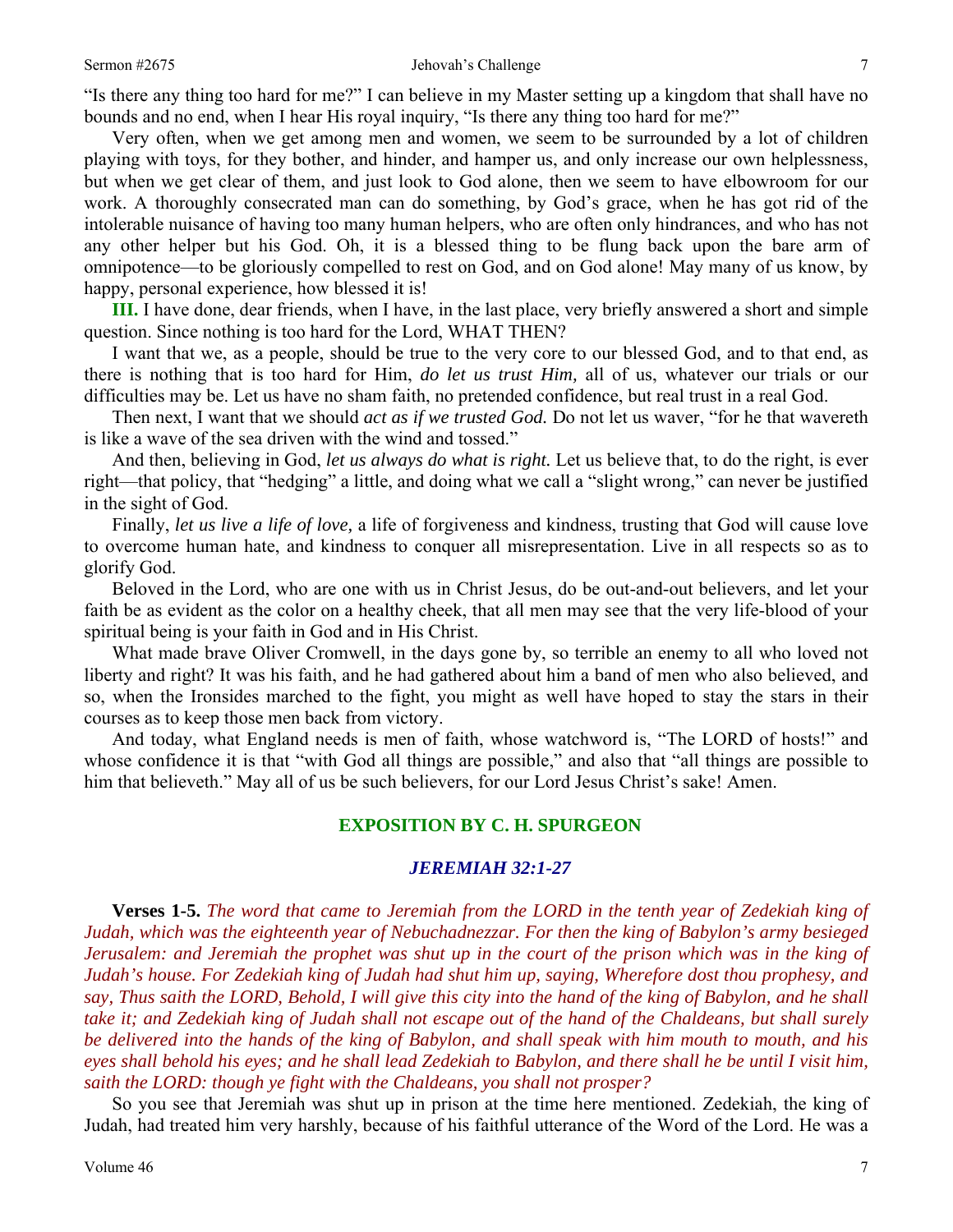true servant of JEHOVAH, yet he suffered much at the king's hand. One very remarkable event, which happened at that time, is here recorded.

**6-8.** *And Jeremiah said, The word of the LORD came unto me, saying, Behold, Hanameel the son of Shallum thine uncle shall come unto thee, saying, Buy thee my field that is in Anathoth: for the right of redemption is thine to buy it. So Hanameel mine uncle's son came to me in the court of the prison according to the word of the LORD, and said unto me, Buy my field, I pray thee, that is in Anathoth, which is in the country of Benjamin: for the right of inheritance is thine, and the redemption is thine; buy it for yourself. Then I knew that this was the word of the LORD.* 

The Lord had told him beforehand that it would be so, and therefore, in due time, his cousin came to him with the offer of this plot of land in the country of Benjamin.

**9-10.** *And I bought the field of Hanameel my uncle's son, that was in Anathoth, and weighed him the money, even seventeen shekels of silver. And I subscribed the evidence, and sealed it, and took witnesses, and weighed him the money in the balances.* 

This was, in every respect, a very extraordinary transaction. Remember that the Chaldeans were already besieging Jerusalem, and they were all over the land, carrying fire and sword into every part of it. Jerusalem was straitly shut up, so that none of the inhabitants could get out of the city, yet here is Jeremiah, himself a prisoner, buying land which was virtually worth nothing whatever, but he believed so firmly that the Chaldeans would yet permit the Jews to live unmolested in that land that he paid down the purchase money for the field, and saw to the legal execution of the deed of transfer, just as you or I might have done if we were purchasing a plot of land in our own country. This is a notable instance of the triumph of faith over unfavorable surroundings, and also of the prophet's obedience to the Word of the Lord.

**11-12.** *So I took the evidence of the purchase, both that which was sealed according to the law and custom, and that which was open: and I gave the evidence of the purchase unto Baruch the son of Neriah, the son of Maaseiah, in the sight of Hanameel mine uncle's son, and in the presence of the witnesses that subscribed the book of the purchase, before all the Jews that sat in the court of the prison.* 

Jeremiah did all this openly. What they may have thought to be an absurd action, he did not do in private, but in the presence of them all. True faith in God does not go in for hole-and-corner transactions. Faith can do its business in the light of the sun. Faith believes God under all circumstances, and believes that the truest common sense is to obey His Word. Therefore she is not ashamed of what she does, neither shall she ever have cause to be ashamed or confounded, world without end. There is a living God, and if we do what He bids us, good must come of it. No harm shall happen to the man who confidently rests in the Most High.

**13-17.** *And 1 charged Baruch before them, saying, Thus saith the LORD of hosts, the God of Israel; Take these evidences, this evidence of the purchase, both which is sealed, and this evidence which is open; and put them in an earthen vessel, that they may continue many days. For thus saith the LORD of hosts, the God of Israel; Houses and fields and vineyards shall be possessed again in this land.* 

*Now when I had delivered the evidence of the purchase unto Baruch the son of Neriah, I prayed unto the LORD, saying, Ah Lord GOD!* 

Faith cannot live without prayer. When she has performed her most heroic deeds, she turns to God and humbly asks for renewed strength, for oh! my brethren, the best of men are but men at the best, and those who have the most faith never have any to spare.

Jeremiah says, "I prayed unto the LORD, saying, Ah Lord GOD!" It looked at first sight, as if the prophet was going to utter some mournful complaint, or to express some doubt or misgiving concerning the purchase of the land, but it was not so. Having allowed that exclamation to escape from him, his faith came to the rescue, and he continued—

**17.** *Behold, thou hast made the heaven and the earth by thy great power and stretched out arm, and there is nothing too hard for thee:*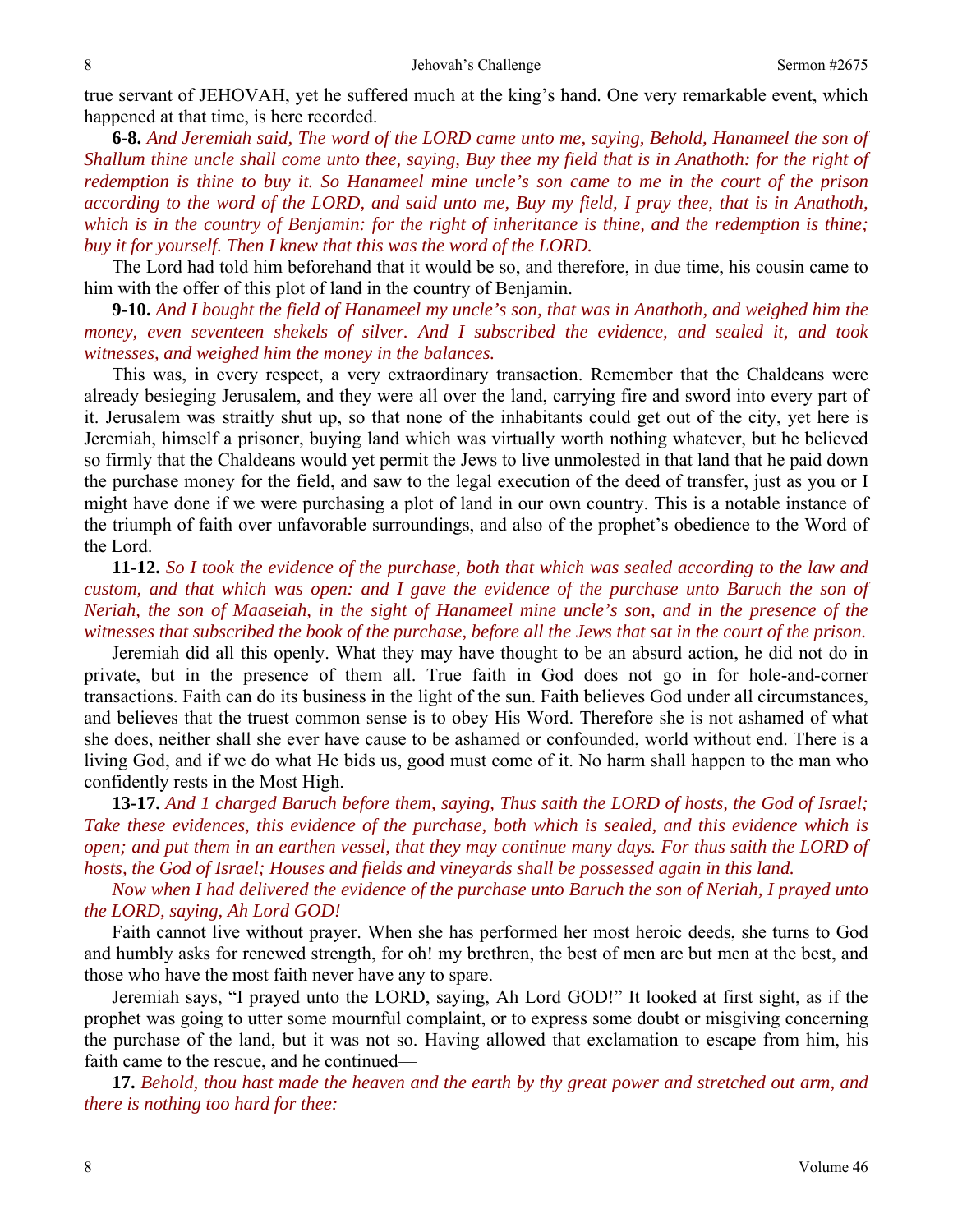#### Sermon #2675 **Sermon #2675** Jehovah's Challenge **9** 9

Is not that a grand sentence? "There is nothing too hard for thee." He that could make the heaven and the earth can do anything. Read, in the book of Genesis, the story of the creation, and see how, "He spake, and it was done; he commanded, and it stood fast," and then judge as to what can ever be a difficulty for the Almighty. Surely you must say to Him, as Jeremiah did, "There is nothing too hard for thee."

**18.** *Thou showest lovingkindness unto thousands, and recompensest the iniquity of the fathers into the bosom of their children after them; the Great, the Mighty God, the LORD of hosts, is his name,—* 

See how these godly men, in their times of trouble, delighted in the great names and glorious attributes of God. There are nowadays, many namby-pamby, fashionable religionists, wrapped in luxury, who have only a little god, they never seem to know "the Great, the Mighty God," but Jeremiah, with the smell of the prison still clinging to him, talks grandly, "The Great, the Mighty God, the LORD of hosts, is his name,"—

**19-21.** *Great in counsel, and mighty in work: for thine eyes are open upon all the ways of the sons of men: to give every one according to his ways, and according to the fruit of his doings: which hast set signs and wonders in the land of Egypt, even unto this day, and in Israel, and among other men; and hast made thee a name, as at this day; and hast brought forth thy people Israel out of the land of Egypt with signs, and with wonders, and with a strong hand, and with a stretched out arm, and with great terror;* 

Those ancient Jews, in the time of their trouble, always looked gratefully back to the wonders worked by JEHOVAH in Egypt. That great deed of God, when He smote the might of Pharaoh, was always present to the Hebrew mind, and the people, in every season of tribulation, refreshed themselves with the remembrance of it.

Well then, dear friends, as they sang the song of Moses, shall not we sing the song of the Lamb? Will not we go back in thought to the glorious triumphs of our Redeemer, and recount again and again, for the encouragement of our faith, what Christ did for us upon the tree, even as the Jews thought often, for the strengthening of their confidence, of their wondrous deliverance from Egypt by the high hand and the stretched out arm of JEHOVAH?

**22-24.** *And hast given them this land, which thou didst swear to their fathers to give them, a land flowing with milk and honey; and they came in, and possessed it; but they obeyed not thy voice, neither walked in thy law; they have done nothing of all that thou commandedst them to do: therefore thou hast caused all this evil to come upon them: behold the mounts,—* 

The margin renders it "the engines of shot," which we see, by the next chapter, were powerful enough to throw down the houses in Jerusalem.

**24-25.** *They are come unto the city to take it; and the city is given into the hand of the Chaldeans, that fight against it, because of the sword, and of the famine, and of the pestilence: and what thou hast spoken is come to pass; and, behold, thou seest it. And thou hast said unto me, O Lord GOD, Buy thee the field for money, and take witnesses; for the city is given into the hands of the Chaldeans.* 

I suppose that, although Jeremiah, with unquestioning faith, had done as God had commanded him, yet afterwards, when he was alone in his prison cell, he began to think the whole matter over, and though he may not have had any actual doubts, yet he probably had some anxieties as to the issue of the whole affair. He could not quite understand it, so he wisely put it before the Lord. Some of you, who have truly trusted God, may yet be just now perplexed with anxiety of one kind or another. Well, then, tell it all out before the Lord, go at once into His presence, and spread the case before Him, as Jeremiah did.

**26-27.** *Then came the word of the LORD unto Jeremiah, saying, Behold, I am the LORD, the God of all flesh: is there any thing too hard for me?* 

That question we will try to answer presently.

#### **HYMNS FROM "OUR OWN HYMN BOOK"—34, 686, 1042**